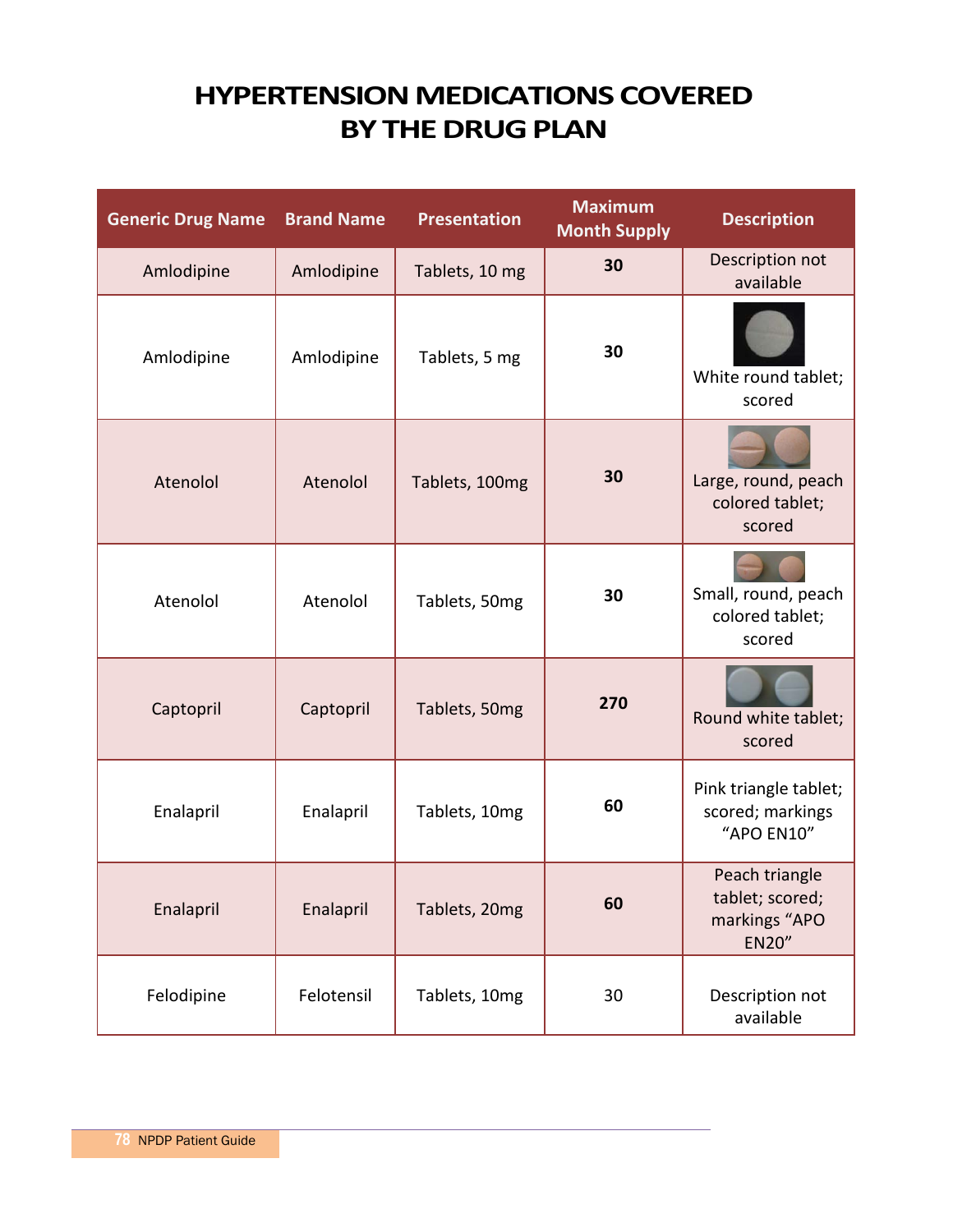| <b>Generic Drug Name</b>      | <b>Brand Name</b>  | <b>Presentation</b>    | <b>Maximum</b><br><b>Month Supply</b> | <b>Description</b>                                |
|-------------------------------|--------------------|------------------------|---------------------------------------|---------------------------------------------------|
| Felopidine                    | Felotensil         | Tablets, 5mg           | 30                                    | Description not<br>available                      |
| Furosemide                    | Apo-<br>Furosemide | Tablets, 40mg          | 60                                    | Yellow, round, flat-<br>faced tablet; scored      |
| Furosemide                    | Furosemide         | Suspension,<br>10mg/ml | 240                                   | Description not<br>available                      |
| Hydrochlorothiazide<br>(HCTZ) | Apo-Hydro          | Tablets, 25mg          | 30                                    | Pale pink, round,<br>flat-faced tablet;<br>scored |
| Indapamide                    | <b>Natrilix SR</b> | Tablets, SR<br>1.5mg   | 90                                    | White, round,<br>coated tablet                    |
| Lisinopril                    | Apo-<br>Lisinopril | Tablets, 10mg          | 30                                    | Pink, oval, biconvex<br>tablet                    |
| Lisinopril                    | Lisorem            | Tablets, 20mg          | 30                                    | Pink round tablet;<br>scored                      |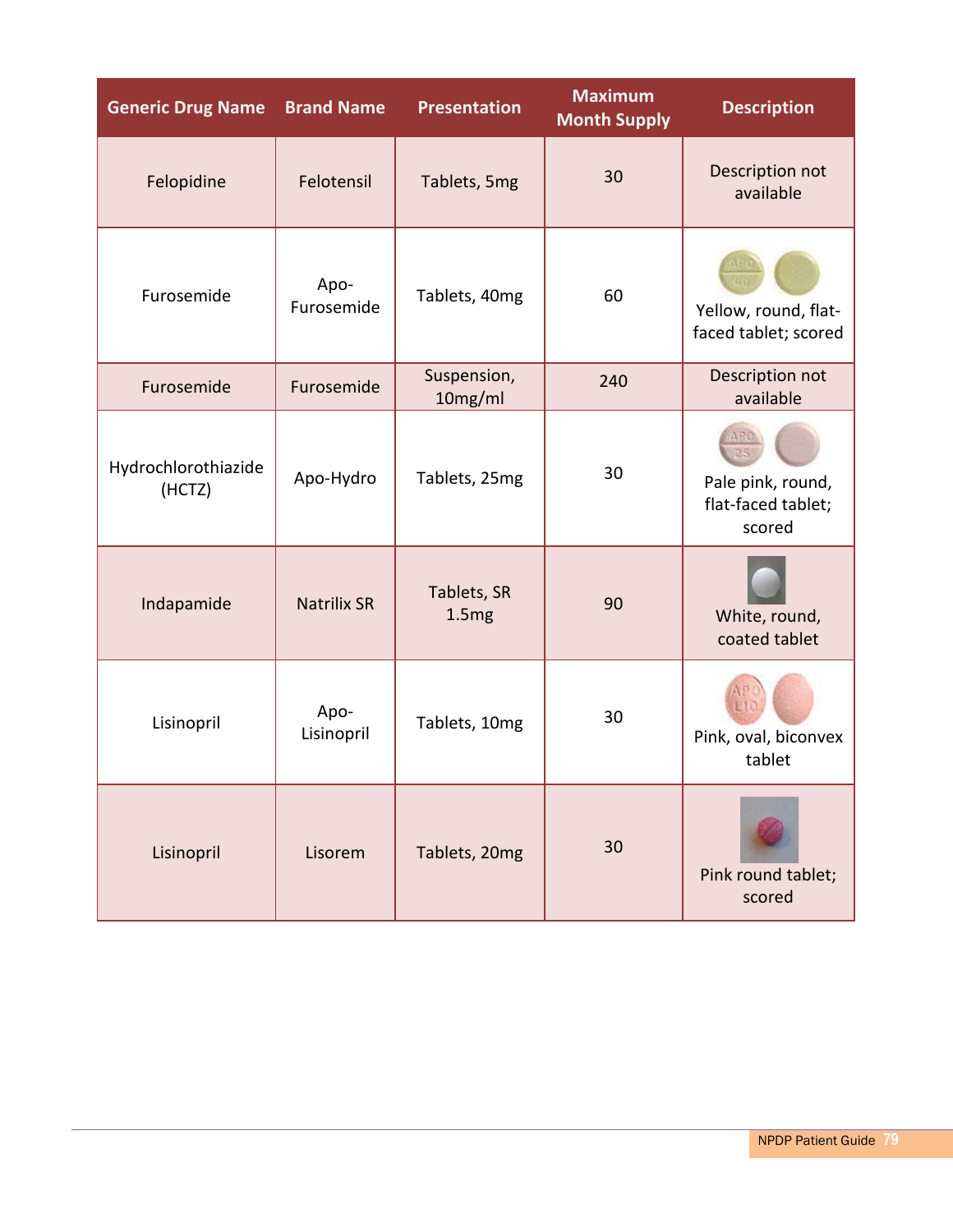| <b>Generic Drug Name</b> | <b>Brand Name</b>                  | <b>Presentation</b>     | <b>Maximum</b><br><b>Month Supply</b> | <b>Description</b>                                                    |
|--------------------------|------------------------------------|-------------------------|---------------------------------------|-----------------------------------------------------------------------|
| Lisinopril/HCTZ          | Apo-<br>Lisinopril/<br><b>HCTZ</b> | Tablets,<br>20mg/12.5mg | 60                                    | White oblong<br>tablet; markings<br>"APO 20 12.5"                     |
| Metoprolol               | Apo-<br>Metoprolol                 | Tablets, 50mg           | 60                                    | Description not<br>available                                          |
| Metoprolol               | Apo-<br>Metoprolol                 | Tablets, 100mg          | 120                                   | White round tablet;<br>scored; markings<br>"APO 100"                  |
| Nifedipine LA            | <b>Adalat OROS</b>                 | Tablets, 30mg           | 30                                    | Rose pink, round<br>film-coated tablet;<br>markings "Adalat<br>30''   |
| Nifedipine LA            | <b>Adalat OROS</b>                 | Tablets, 60mg           | 60                                    | Rose pink, round,<br>film-coated tablet;<br>markings "Adalat,<br>60'' |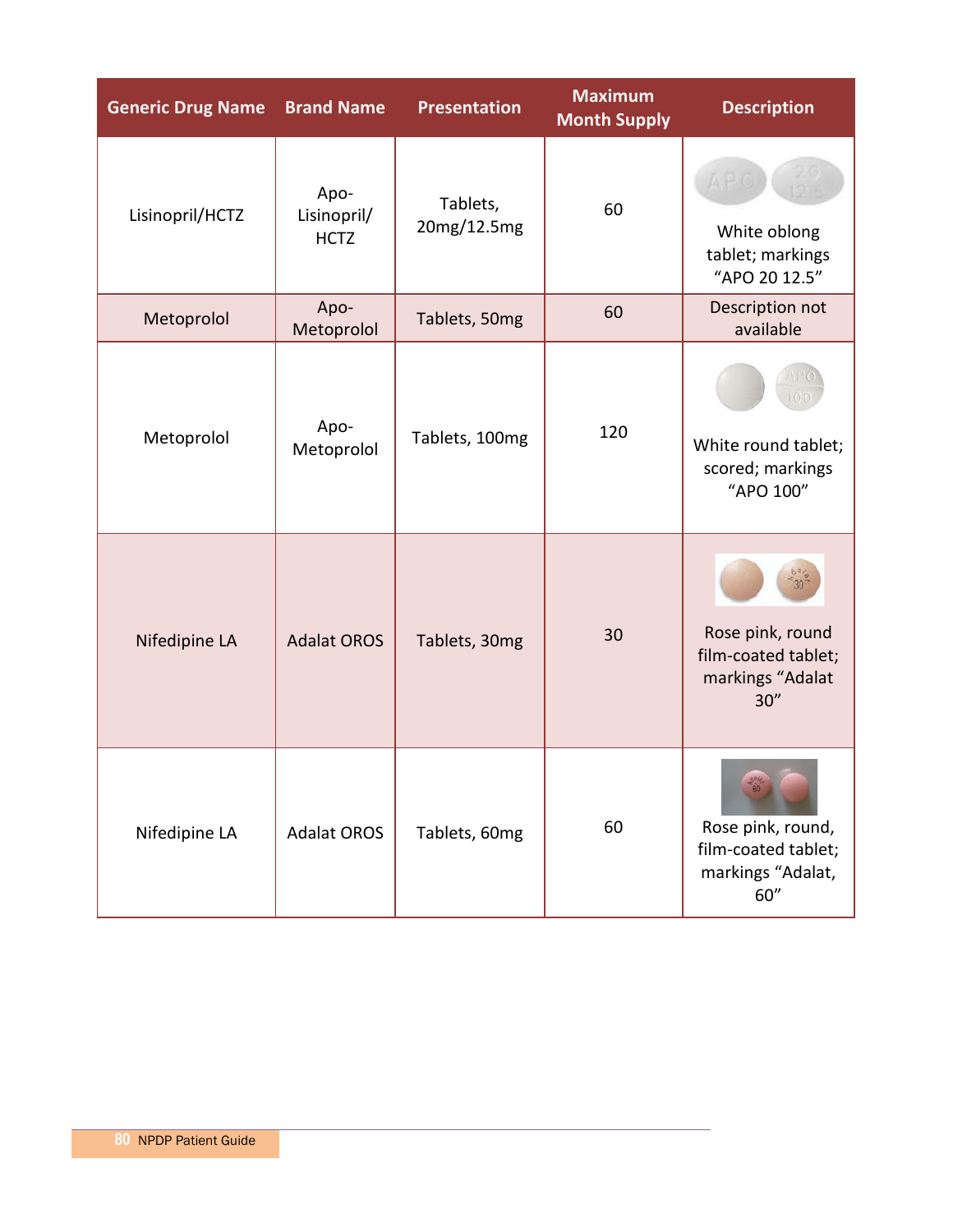| <b>Generic Drug Name</b>   | <b>Brand Name</b> | <b>Presentation</b>   | <b>Maximum</b><br><b>Month Supply</b> | <b>Description</b>                                                                                                                  |
|----------------------------|-------------------|-----------------------|---------------------------------------|-------------------------------------------------------------------------------------------------------------------------------------|
| Perindopril                | Coversyl          | Tablets, 10mg         | 30                                    | Green round,<br>biconvex film-<br>coated tablet with<br>markings (heart and<br>double triangles).                                   |
| Perindopril                | Coversyl          | Tablets, 5 mg         | 30                                    | Light green, rod<br>shaped, film coated<br>tablet, engraved<br>with double<br>triangles on one<br>face and scored on<br>both edges. |
| Perindopril/<br>Amlodipine | Coveram<br>10/10  | Tablets,<br>10mg/10mg | 30                                    | Round, white<br>tablet; markings<br>"10/10, double<br>triangles-logo"                                                               |
| Perindopril/<br>Amlodipine | Coveram<br>10/5   | Tablets,<br>10mg/5mg  | 30                                    | White triangle<br>tablet; markings<br>" $10/5$ ; double<br>triangles-logo"                                                          |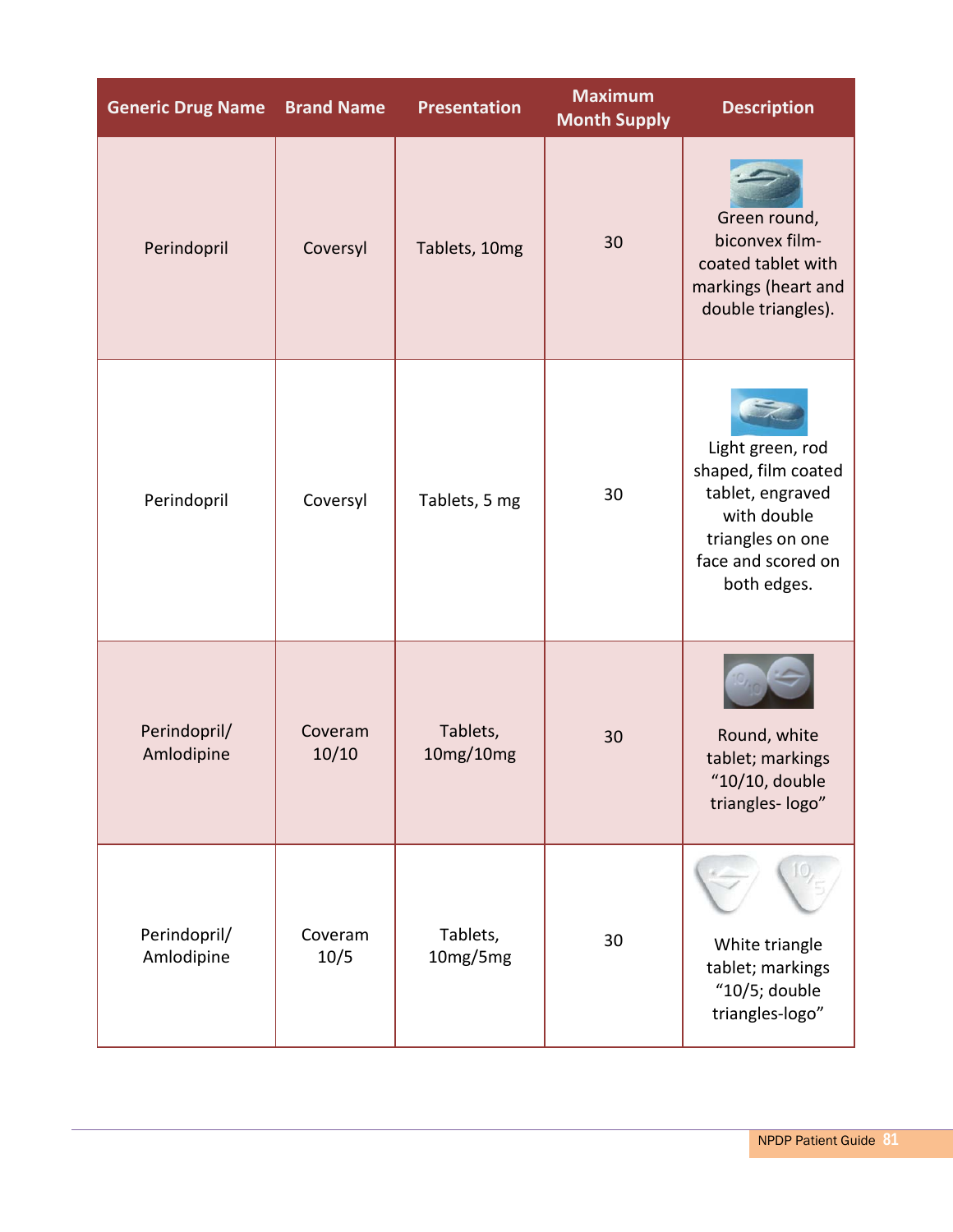| <b>Generic Drug Name</b>   | <b>Brand Name</b> | <b>Presentation</b>      | <b>Maximum</b><br><b>Month Supply</b> | <b>Description</b>                                                   |
|----------------------------|-------------------|--------------------------|---------------------------------------|----------------------------------------------------------------------|
| Perindopril/<br>Amlodipine | Coveram           | Tablets,<br>5mg/10mg     | 30                                    | White square<br>tablet; markings<br>"5/10; double<br>triangles-logo" |
| Perindopril/<br>Amlodipine | Coveram           | Tablets,<br>5mg/5mg      | 30                                    | White oblong<br>tablet; markings<br>"5/5; double<br>triangles-logo"  |
| Perindopril/<br>Indapamide | Preterax 2.5      | Tablets,<br>2.5mg/1.25mg | 30                                    | White oblong<br>coated tablet;<br>scored                             |
| Perindopril/<br>Indapamide | Preterax 5        | Tablets,<br>5mg/1.25mg   | 30                                    | White small oblong<br>shaped coated<br>tablet                        |
| Perindopril/<br>Indapamide | Preterax 10       | Tablets,<br>10mg/2.5mg   | 30                                    | White round film<br>coated tablet                                    |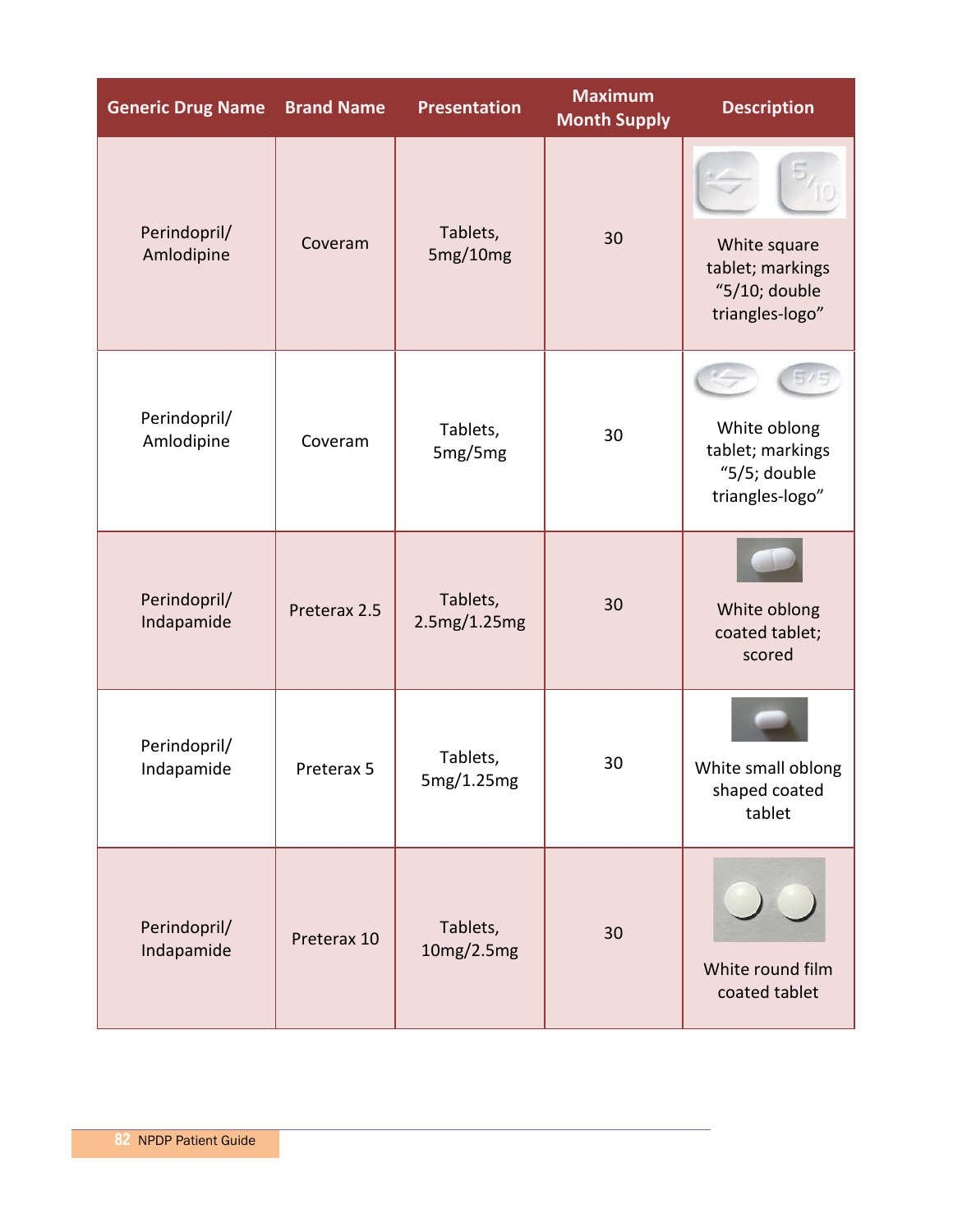| <b>Generic Drug Name</b>  | <b>Brand Name</b>    | <b>Presentation</b>     | <b>Maximum</b><br><b>Month Supply</b> | <b>Description</b>                                                                |
|---------------------------|----------------------|-------------------------|---------------------------------------|-----------------------------------------------------------------------------------|
| <b>Potassium Chloride</b> | Apo-K                | Tablets, 600mg          | 60                                    | Orange, round, film<br>coated tablet;<br>markings "APO-K<br>600"                  |
| Telmisartan               | Micardis             | Tablets, 80mg           | 28                                    | White oval tablet;<br>markings<br>"LOGO,52H"                                      |
| Telmisartan/HCTZ          | <b>Micardis Plus</b> | Tablets,<br>80mg/12.5mg | 28                                    | One side white, one<br>side pink; tablet<br>oval shape;<br>markings "H8;<br>LOGO" |
| Valsartan                 | Diovan               | Tablets, 80mg           | 30                                    | Pink, round, film-<br>coated tablet;<br>scored; markings<br>"NVR, DV"             |
| Valsartan                 | Diovan               | Tablets, 160mg          | 30                                    | Tan oblong-shaped,<br>markings "NVR, DX"                                          |